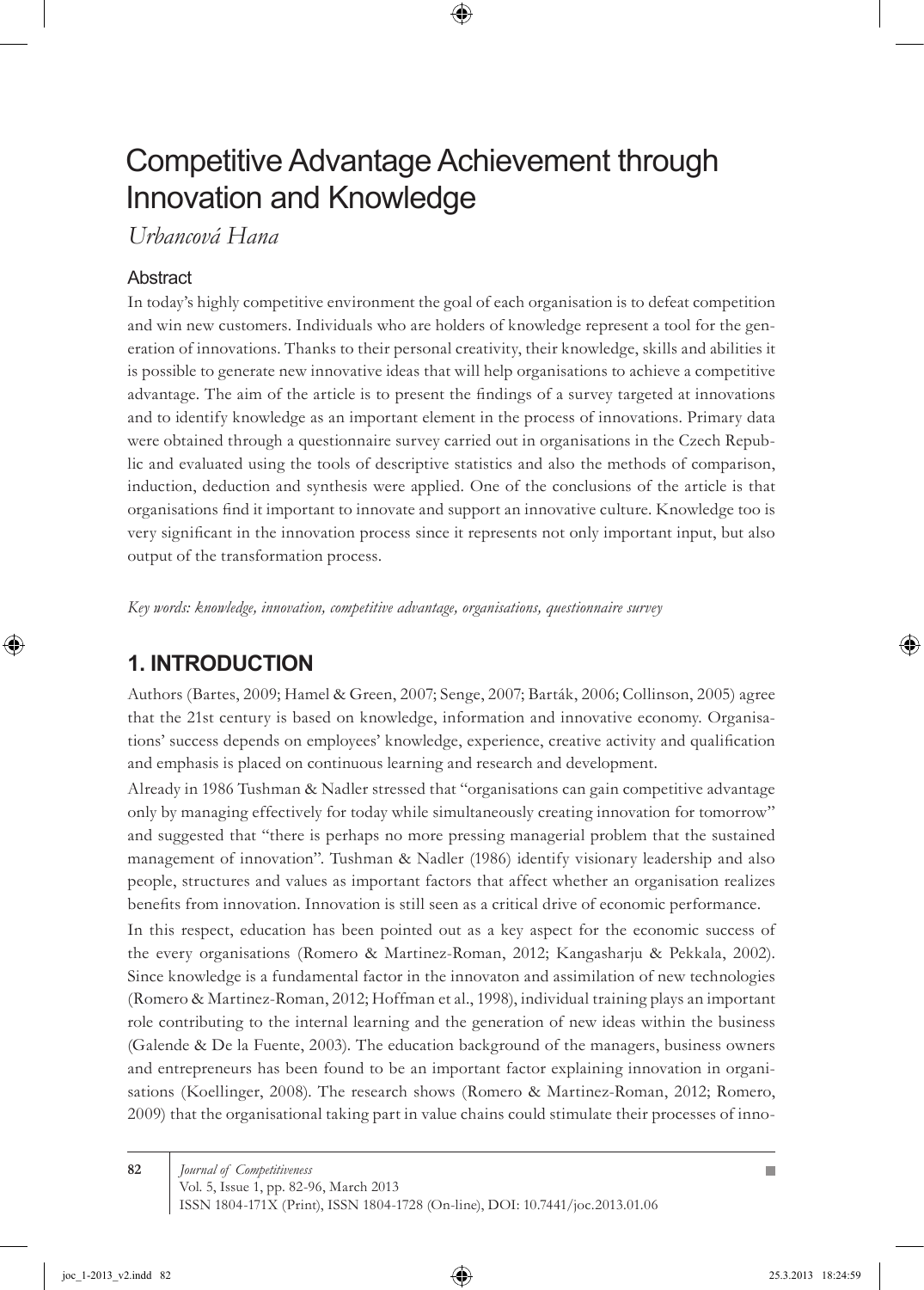vation and technological improvement by the spill over of knowledge and demands from larger organisations, while others consider that this possibility has been overestimated. On the other hand, business cooperation can be an important route for the transmission of the knowledge and experience in the production network. This is even more important in the case of small organisations because, in comparison to large organisations, they have a reduced innovative autonomy and they do not usually collaborate with technological centers (Romero & Martinez-Roman, 2012; Dyer & Singh, 1998). Based on the above it can summarize that innovative projects and competitive advantage of these organisations are dependent on the goal of sharing resources and knowledge.

The paper presents the results of the research focused on innovation and discusses the importance of knowledge in the area of innovation. The paper was based on the evaluation of quantitative research. The first part contains the theoretical background which presents the author's views on this area and the results of the foreign research. The next chapter contains the objective of the paper and describes the methodology of the survey according to which was processed, analyzed and evaluated obtained primary data. The chapter Results is divided into the four parts which focus on summarizing the results of survey in the Czech Republic, the evaluation of results, the verification of results and on the importance of knowledge in the innovation process. The chapter discussion and conclusion includes the summary and specifies the preconditions to gain innovativeness in the organisation.

### **2. THEORETICAL BACKGROUND OF THE WORK**

The term "innovation" as such was used for the first time by Schumpeter at the beginning of the 20th century. His ideas and research have been developed by a number of other authors. Schumpeter defined innovations as product, process and organisational changes that do not necessarily originate from new scientific discoveries (Žižlavský, 2011), but may arise from a combination of already existing technologies and their application in a new kontext (Žižlavský, 2011). Innovation also originates from public research (Autant-Bernard, 2001). It is therefore possible to summarise that according to these definitions innovations do not cover only technical and technological changes and improvements, but in particular practical application and particularly originates from research.

Human capital and creative research work are according to Zemplinerová (2010) and Autant-Bernard (2001) considered the most important determinants of innovation. Adair (2004) states that any innovative organisation should have a bucketful of ideas. According to Košturiak & Chaľ (2008), Skarzynski & Gibson (2008), Tidd, Bessant & Pavitt (2007) an innovative process can be divided into two essential parts. One part is inventive – associated with the generation of the original idea, thought or concept – and the second innovative, during which the invention is implemented and marketed. Pitra (2006) states that innovation is the result of employees' creativity in an organisation and must be always targeted at customers and bring added value. It is therefore necessary to realise that the inventive part is based on people's knowledge, skills and experience (Molina-Morales, Garcia-Villaverde & Parra-Requena, 2011). The human factor is an indispensable element in the process of innovation. Based on analyses of external end internal conditions, people generate ideas that might help an organisation gain a competitive advantage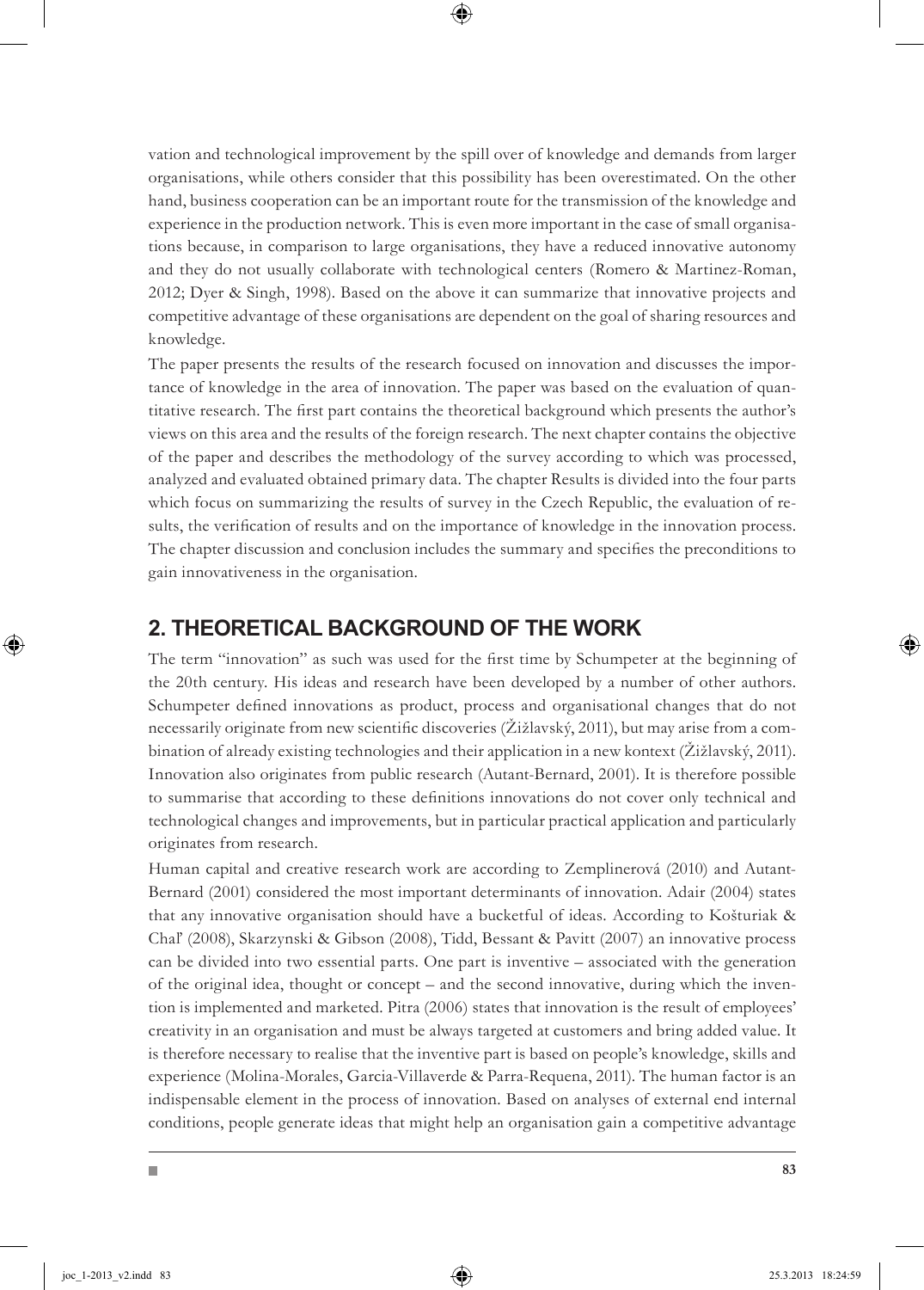and thus distinguish it, at least for a certain period of time, from its competitors. Innovation capability of an organisation according to Martín-de Castro, Delgado-Verde, Navas-López & Cruz-González (2013) depends closely on its intellectual and/or organisational knowledge assets and on its ability to employ these assets. Noruzy, Dalfard, Azhdari, Nazari-Shirkouhi & Rezazadeh (2012) reasearches showed that organisational learning and knowledge management directly influenced organisational innovation, whereas organisational learning and organisational innovation directly influenced organisational performance.

According to Tidd et al. (2006) innovation contributes to achieving a competitive advantage in several aspects. The most important characteristics of innovations include:

- A strong relationship between market performance and new products.
- New products help maintain market shares and improve profitability.
- Growth also by means of non-price factors (design, quality, individualisation, etc.).
- Ability to substitute outdated products (shortening product lifecycles).
- Innovation of processes that lead to production time shortening and speed up new product development in comparison to competitors.

Martín-de Castro et al. (2013) say that developing successful technological innovations is essential for creating and sustaining an organisation´s competitive advantage. According to Zemplinerová (2010) the expenditures on research, development and introduction of innovations are the determining characteristics for gaining a dominant part of the market. Autant-Bernard, Fadairo & Massard (2013) in their survey also show the importance of the role of the regional innovation and they argue that organisation must have original strategies and support the knowledge flows from and to organisation. It is supported by results of Noruzy et al. (2012) and Autant-Bernard (2001).

The above shows that the innovative activity of organisations significantly influences competitiveness which is based on inimitable skills and abilities. Achieving a higher competitiveness by means of innovations means producing less costly products of better quality compared to those manufactured by competitors.

If an organisation is not capable of introducing innovations on an ongoing basis, it risks that it will lag behind and the initiative will be taken over by other entities. Schumpeter (in Tidd et al., pp. 8, 2006) asserts that entrepreneurs attempt to use technological innovation – a new product or service or perhaps a new process in the course of their production – provided they thus gain a strategic competitive advantage. This creates competition that does not attack profit margins or the outputs of existing organisations, but their essence and their existence as such.

With respect to the above said it is important – within the frame of innovations – that are a necessity in today's knowledge, information and innovative society – to follow large organisations that engage in innovation and set the direction for others (Zemplinerová, 2010). The present concept of innovations is that they represent an open approach that reaches beyond the threshold of an organisation and thus exploits not only inspections and changes in the internal environment, but also changes in the external environment. The internal environment of an organisation needs to have a suitably preset innovative culture, since this type of culture is characterised by the transience of organisational structures, utilisation of specialists and temporary teams, mobile offices, the necessity of speedy and flexible changes responding to new opportunities, which increases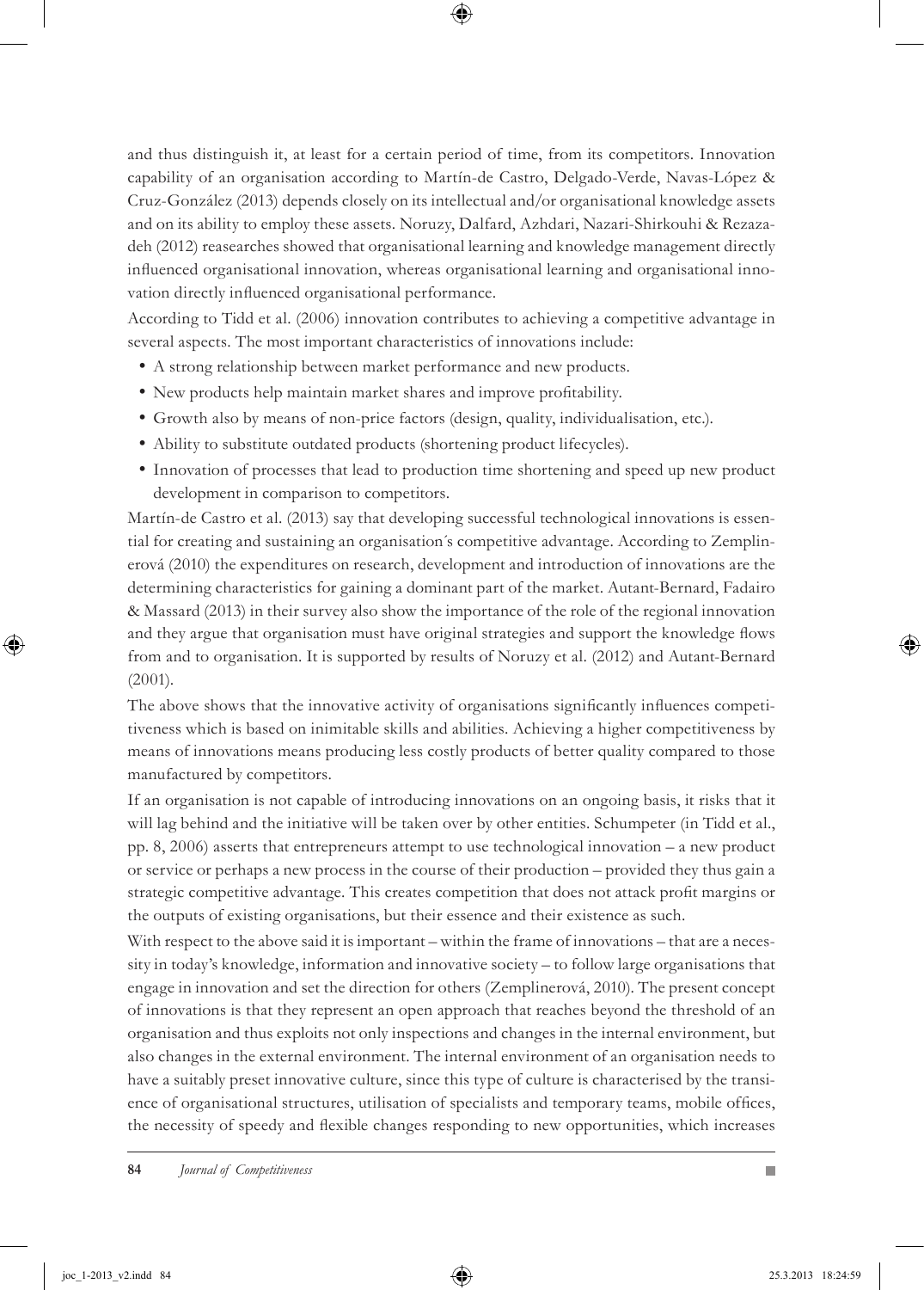the innovative potential of such organisations (Molina-Morales et al. (2011)). There is no place for standardisation; each project is unique. Its characteristic features include flexibility, openness to changes, searching for information and resources in the external environment, anticipation, creativity, experimenting and informal communication. Checks in organisations with this type of culture are not necessary and in order to maintain consistency between managerial practices and the content of such culture it is actually impossible – good work is associated with loyalty arising from the engagement of employees in the fulfilment of the organisation's goals and performance of their tasks (Lukášová, 2010).

### **3. OBJECTIVE AND METHODOLOGY**

The aim of the article is to present the outcomes of a survey targeted at innovation issues. A partial goal is to identify knowledge as an important element in the process of innovation and to test dependencies between the preset quantitative elements.

In order to meet the goal of the project, an analysis of secondary resources has been carried out which generated a list of theoretical points of departure related to the topic. The article has been drawn up using scientific methods, in particular logical methods, such as analysis, synthesis, induction and deduction. Moreover, a primary survey has been conducted focusing on the level of innovations in organisations in the Czech Republic, with emphasis on knowledge which is an essential factor of the process in question.

Primary data targeted at innovation, innovation culture and knowledge was obtained by means of a quantitative survey using a questionnaire technique of data collection. Organisations that took part in the survey were selected by random quota sampling from organisations presented on Internet and actively participating organisations. The organisations were divided into the homogeneous groups according to the selection criterias (sector and size of organisation) and their managers were addressed in order to form a sample whose structure corresponded to the structure of organisations in the Czech Republic according to the Czech Statistical Office (2012). The questionnaire survey took place in the period from 10/2011 to 6/2012 and a total of 109 organisations undertaking their activities in the territory of the Czech Republic were involved. The structure of organisations aimed at innovation, innovation culture and knowledge in the period 2011 - 2012 was as follows:

- According to the business sector: private: 71.6% of organisations, public: 28.4% of organisations
- According to the size (number of employees): small businesses: 49 %, mid-sized businesses: 29 %, large businesses: 22 % (small: up to 50 employees, mid-sized:  $50 - 249$ , large: 250+).

The questionnaire had 12 questions on the research topic and 4 identification questions (business sector of economy, size of organisations, branch of business). The most 29% organisations work in services, 16% in industry, 12% in civil engineering and 9% work in banking. A total of 189 organisations were contacted. The overall questionnaire return was 58%, i. e. 109 organisations took part. The questionainnaire completed managers these organisations on the middle and top management by email. The formulation of questions has arised from co-operation with School of Economics and Management in Public Administration in Bratislava. In the questions there were used specialist terms generally known for middle and top managers. For questions that could lead to the ambiguous understanding the term was explicitly defined.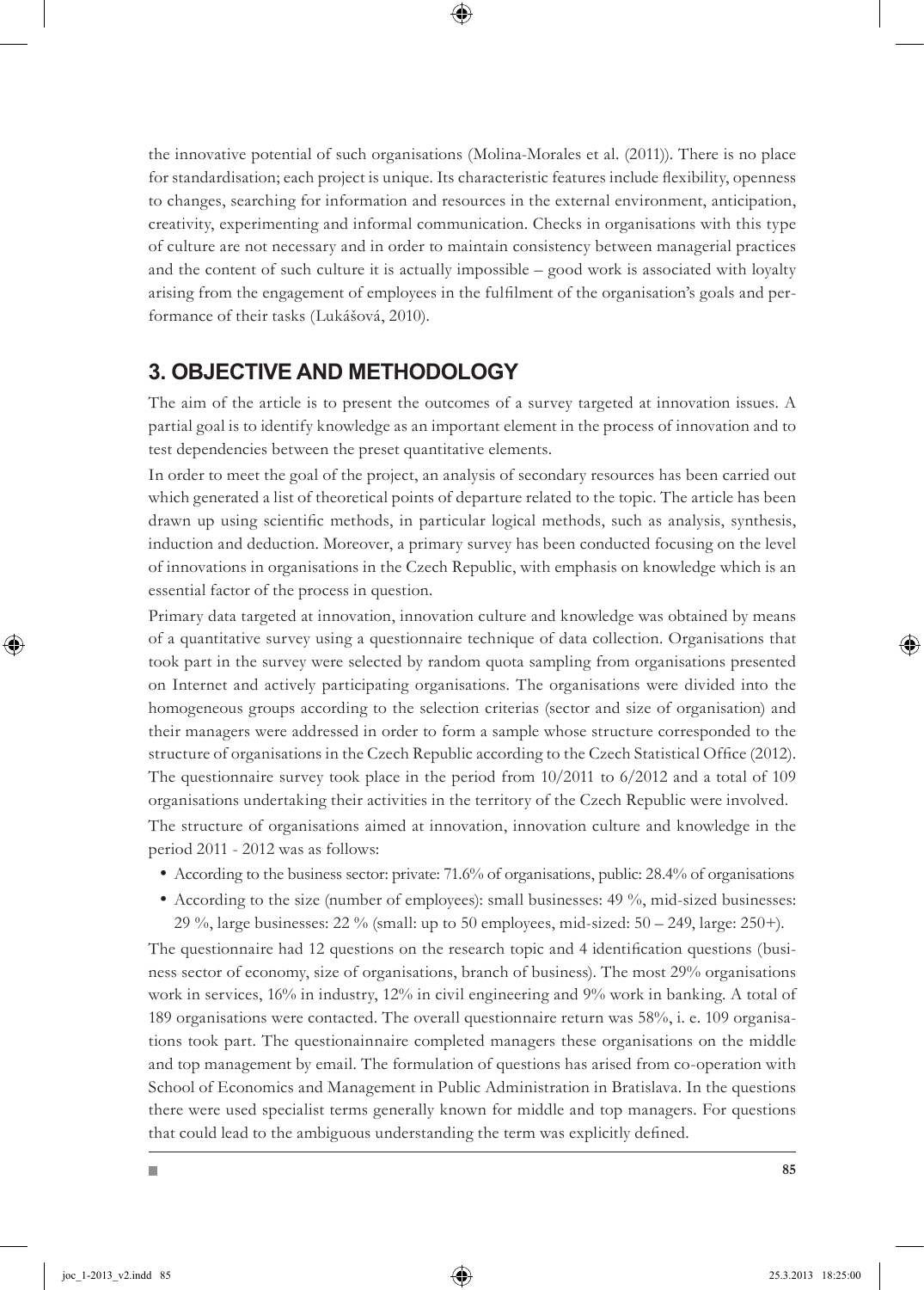To evaluate the results, methods of descriptive statistics were used (statistical software SPSS 19); absolute and relative frequencies, testing of dependency between set qualitative features and dependency tests. The analysis was carried out using the Microsoft Excel 2007 and SPSS programmes.

# **4. RESULTS**

The chapter presents and evaluates the outcomes of the questionnaire survey on the area of innovation in the Czech Republic. Individual chapters focus on the testing of hypotheses relating to individual survey questions.

#### 4.1 Results of survey focused on innovation in organisations

Based on the data obtained from the quantitative survey and its evaluation, it is possible to state that at present organisations find it important to concentrate on innovation. Only 5.5% of organisations mentioned that they did not find this aspect important. Representatives of these organisations also added that it was difficult for them to innovate as it was a demanding task and they did not have the possibility to hire (for financial reasons) specialists to help them deal with it. For detailed results see Table no. 1.

Tab. 1 - The importance of innovation for organisations. Source: own elaborate (data Urbancová, Königová, 2012)

| Is it innovation important<br>for your organisation? | Absolute frequencies | Relative frequencies % |
|------------------------------------------------------|----------------------|------------------------|
| YES                                                  | 103                  | 94.5                   |
| ÑО                                                   |                      |                        |

With respect to the fact that a vast majority of organisations find innovations in current conditions to be a necessity, the survey also focused on the issue of innovative culture and whether it was important for organisations to establish a suitable innovative culture that would support innovations in organisations. The results are shown in Table no. 2.

Tab. 2 - The importance of innovation culture in organisations. Source: own elaborate (data Urbancová, Königová, 2012)

| Is it important to have a suitable<br>innovation culture in organisation? | Absolute frequencies | Relative frequencies % |
|---------------------------------------------------------------------------|----------------------|------------------------|
| YES                                                                       |                      |                        |
| へい                                                                        |                      | 18,3                   |

Almost 82% of respondent organisations stated that it was important to have a suitable innovative culture; only 18.3% of organisations did not share this opinion. Respondents most often mentioned that an innovative culture in organisations contributes to increasing their innovative potential, for example leads to a competitive advantage (29.8%), an organisation's development  $(19.3\%)$ , a higher efficiency of processes  $(3.5\%)$  and a higher profit  $(3.5\%)$ . A total of 20 or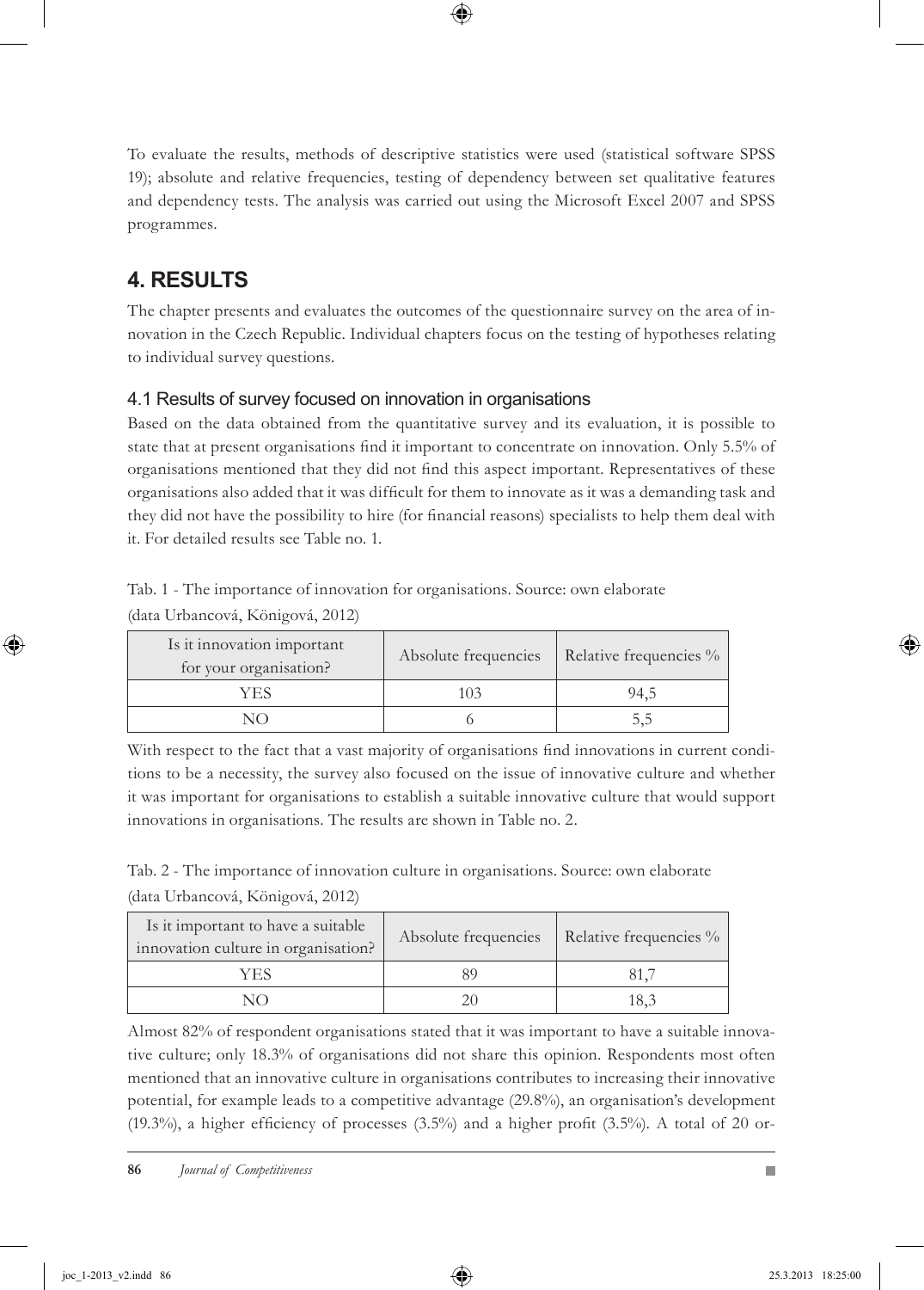ganisations mentioned that there was no need for developing a suitable innovative culture; most frequently they added that their employees were busy and that the organisation's size played an important role.

Only 26 organisations out of the organisations that consider innovative culture important have such culture established (29 %). The majority of organisations feel that it is important, but unfortunately have not established it yet (70.5%). The most frequent reasons are that these organisations innovate without establishing an innovative culture or they do not find it necessary for the innovative process as such (14.1%). 12.8% of organisations stated that it was too costly for them and 2 respondents did not comment on this. Organisations that have already established an innovative culture usually introduced it in 2010, following the economic crisis (36.8%).

The most common impulses for innovation are those provided by large customers (90.8 %), suppliers (80.7%) and employees (65.1%). The list of impulses for innovation mentioned by organisations are shown in Table no. 3 (in relative frequencies).

| Impulse from:                   | <b>YES</b> | NO <sub>1</sub> |
|---------------------------------|------------|-----------------|
| big customers                   | 90,8       | 9,2             |
| Suppliers                       | 80,7       | 19,3            |
| Employees                       | 65,1       | 34,9            |
| Customers                       | 59,6       | 40,4            |
| Competitors                     | 40,4       | 59,6            |
| Experts                         | 40,4       | 59,6            |
| own survey                      | 7,3        | 92,7            |
| collaboration with universities | 7,3        | 92,7            |
| Other                           | 1,8        | 98,2            |

Tab. 3 - The most frequent impulse to innovation organised by relative frequencies. Source: own elaborate (data Urbancová, Königová, 2012)

#### 4.2 Evaluation of the results

Contingency tables that determine dependencies between identified qualitative features have been prepared based on the absolute and relative frequencies obtained from the questionnaire survey. Relevant boxes of the contingency table state the numbers of cases when the first feature (importance of innovation or importance of an innovative culture) also demonstrated the value corresponding to the relevant line (yes, no) and the second feature the value corresponding to the relevant column (organisation's size or economic sector). Individual dependencies are then tested using Pearson's Chi-Square Test; see Chapter 4.3.

Table No. 4 shows dependencies between the importance of innovations and an organisation's size (in absolute frequencies). The results reveal that small organisations with up to 50 employees consider innovations to be the most important (49.5%); they are followed by middle-sized and large organisations. For only less than 6% of organisations, mostly mid-sized ones, innovations are not important according to their representatives.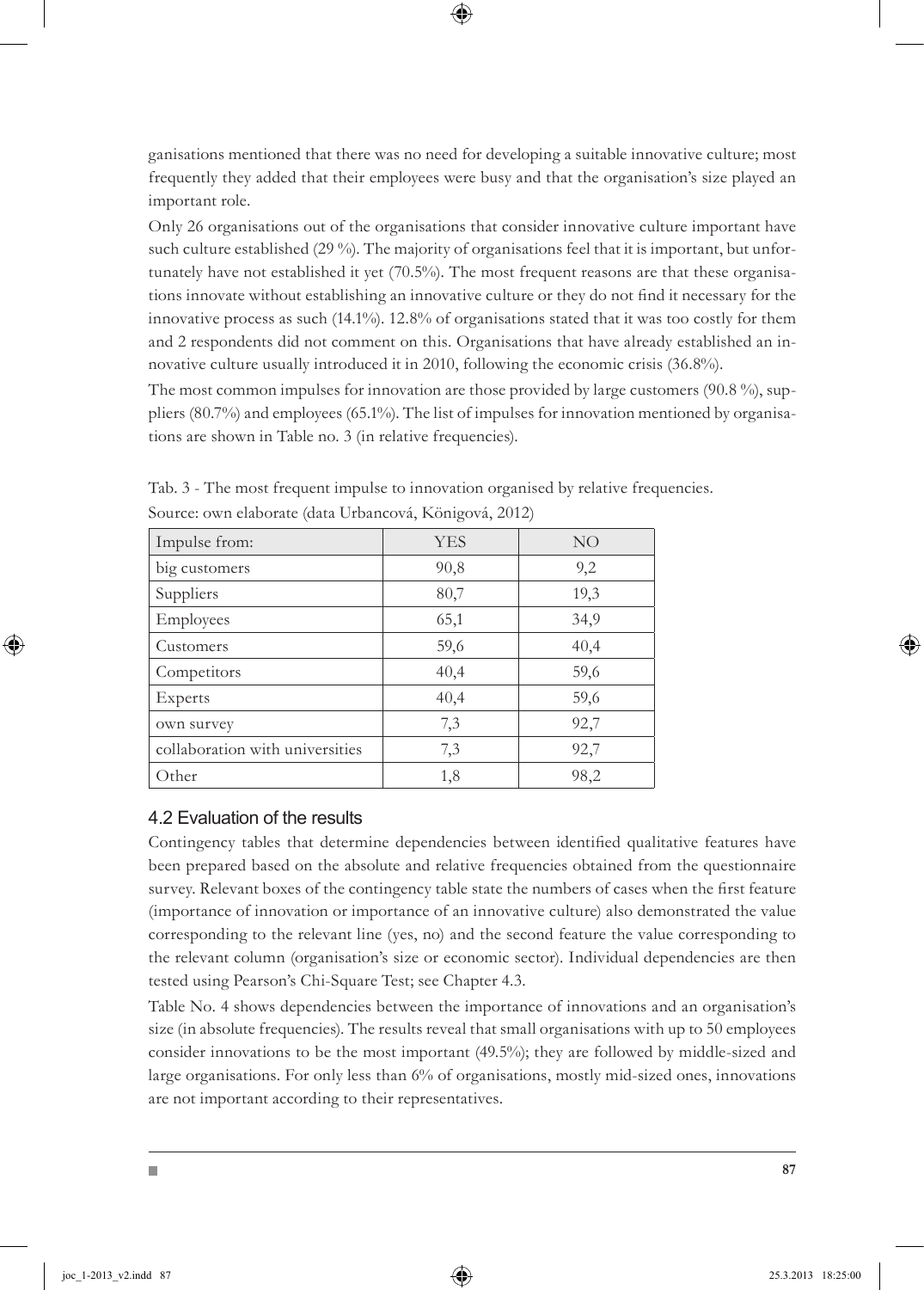| Question                               |     | Size of organisation  |                        |              |       |
|----------------------------------------|-----|-----------------------|------------------------|--------------|-------|
|                                        |     | Under 50<br>employees | 51 to 249<br>employees | 250 and more | Total |
| Is it innovation<br>important for your | YES | 51                    | 28                     | 24           | 103   |
| organisation?                          | NΟ  |                       |                        |              |       |

Tab. 4 - Contingency table between qualitative characteristics. Source: own elaborate (data Urbancová, Königová, 2012)

Based on the results it may be concluded that all organisations think that innovations and innovative activities are important. It is possible to say that both small and large organisations generally follow the same goals in the area of innovative activities. All organisations, regardless of their size, strive to obtain, by means of successful innovations, a significant and, if possible, longterm and sustainable competitive advantage and finally convert it into better financial results. At present, any organisation that wishes to maintain its position in the market has to innovate.

From the specific point of view, innovations in small and large organisations are totally different (which is confirmed by the surveys conducted; see Rothwell et al. (1994) and Hoffman et al. (1998)). Small organisations have the advantage of flexible decision-making and the ability to adapt; however, compared to large organisations, they do not have sufficient resources necessary for innovation implementation.

Absolute frequencies shown in Table no. 5 reveal that the majority of respondent organisations from the private sector (96%), like those from the public sector (90%), see the importance of innovations in the current competitive environment. Only 3 organisations in the private (4%) and public sectors (10%) do not consider innovations important.

Tab. 5 - Contingency table between qualitative characteristics. Source: own elaborate (data Urbancová, Königová, 2012)

| Ouestion                   |     | Sector of economy | Total  |  |
|----------------------------|-----|-------------------|--------|--|
|                            |     | Private           | Public |  |
| Is it innovation important | YES |                   |        |  |
| for your organisation?     | ÑО  |                   |        |  |

It is necessary to say that both the private and public sectors have a different approach to innovations and support for an innovative culture. Currently the EU tends to support the co-operation between the public and private sectors, this, however, triggers a number of difficulties, such as insufficient organisations' facilities, an insufficient transfer of knowledge and technologies, etc. These differences are even more evident if we take into consideration a division into primary, secondary and tertiary sectors. This is further confirmed by the results of surveys conducted by Tether (2004) which show that innovative organisations in the tertiary sector focus primarily on the introduction of organisational changes, while the secondary sector is predominated by product and process innovations.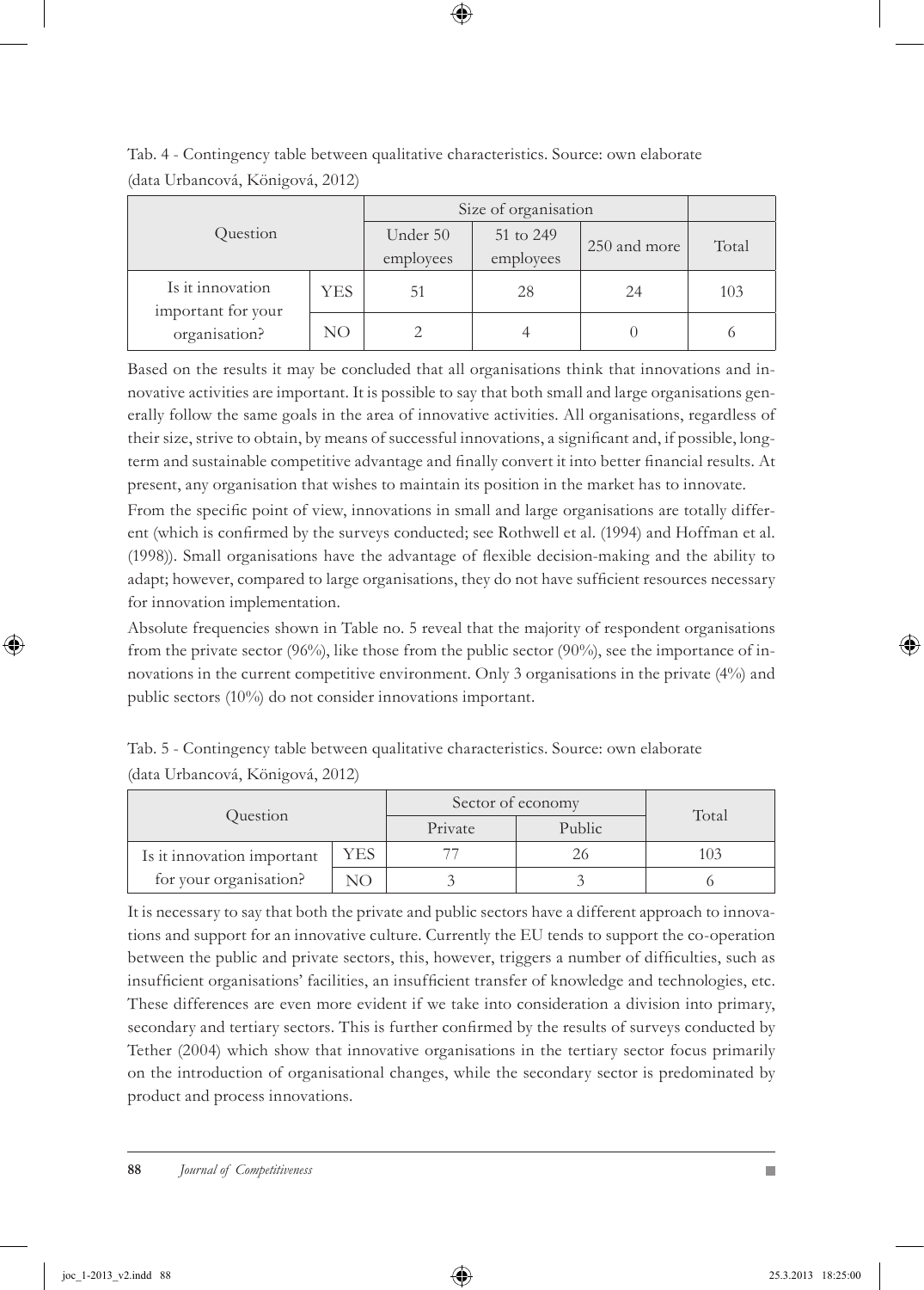Absolute frequencies in Table no. 6 show that establishing a suitable innovative culture is important for the majority of respondent organisations (86%), in particular for the large ones (96%), followed by mid-sized (88%) and small organisations (81%). Small organisations, compared to large ones, are more based on traditions and past experience and do not need to have the areas of innovative culture explicitly defined. On the contrary, large organisations give preference to the identification and establishment of a suitable innovative culture and require that it is accepted by all employees of the organisation.

| Tab. 6 - Contingency table between qualitative characteristics. Source: own elaborate |  |
|---------------------------------------------------------------------------------------|--|
| (data Urbancová, Königová, 2012)                                                      |  |

| Question                                          |     | Size of organisation |           |              |       |
|---------------------------------------------------|-----|----------------------|-----------|--------------|-------|
|                                                   |     | Under 50             | 51 to 249 | 250 and more | Total |
|                                                   |     | employees            | employees |              |       |
| Is it important to have                           | YES | 43                   | 28        | 23           | 94    |
| a suitable innovation<br>culture in organisation? | NO  | 10                   |           |              | כ ו   |

Also the majority of respondent organisations from the private sector (85%) and from the public sector (90%) stated that for innovations to be successful it was necessary to have an innovative culture established. Only 9 organisations mentioned that innovations were important for them, but they did not consider it important to have an innovative culture established within their organisation. Respondents from the public sector agreed that the success of innovations was related to a suitably established innovative culture within an organisation. Detailed results are shown in Table no. 7 (in absolute frequencies).

Tab. 7 - Contingency table between qualitative characteristics. Source: own elaborate (data Urbancová, Königová, 2012)

| Question                                        |            | Sector of economy | Total  |  |
|-------------------------------------------------|------------|-------------------|--------|--|
|                                                 |            | Private           | Public |  |
| Is it important to have a                       | <b>YES</b> | 68                | 26     |  |
| suitable innovation culture<br>in organisation? | NΟ         |                   |        |  |

Based on the results obtained and on the comparison with similar surveys, such as that conducted by Hoffman et al. (1998), it has been determined that the two most important internal factors that significantly influence innovative activities in organisations are employee qualifications and strong leadership. It is necessary to say that according to the surveys the majority of small organisations implement innovative management solely intuitively, without taking deliberate steps and without having a sufficient number of qualified employees, which in turn leads to a failure of the given innovation. On the contrary, large organisations take advantage of their resources, whether they are of a financial or technological nature or regard the use of specialists and professional management, etc.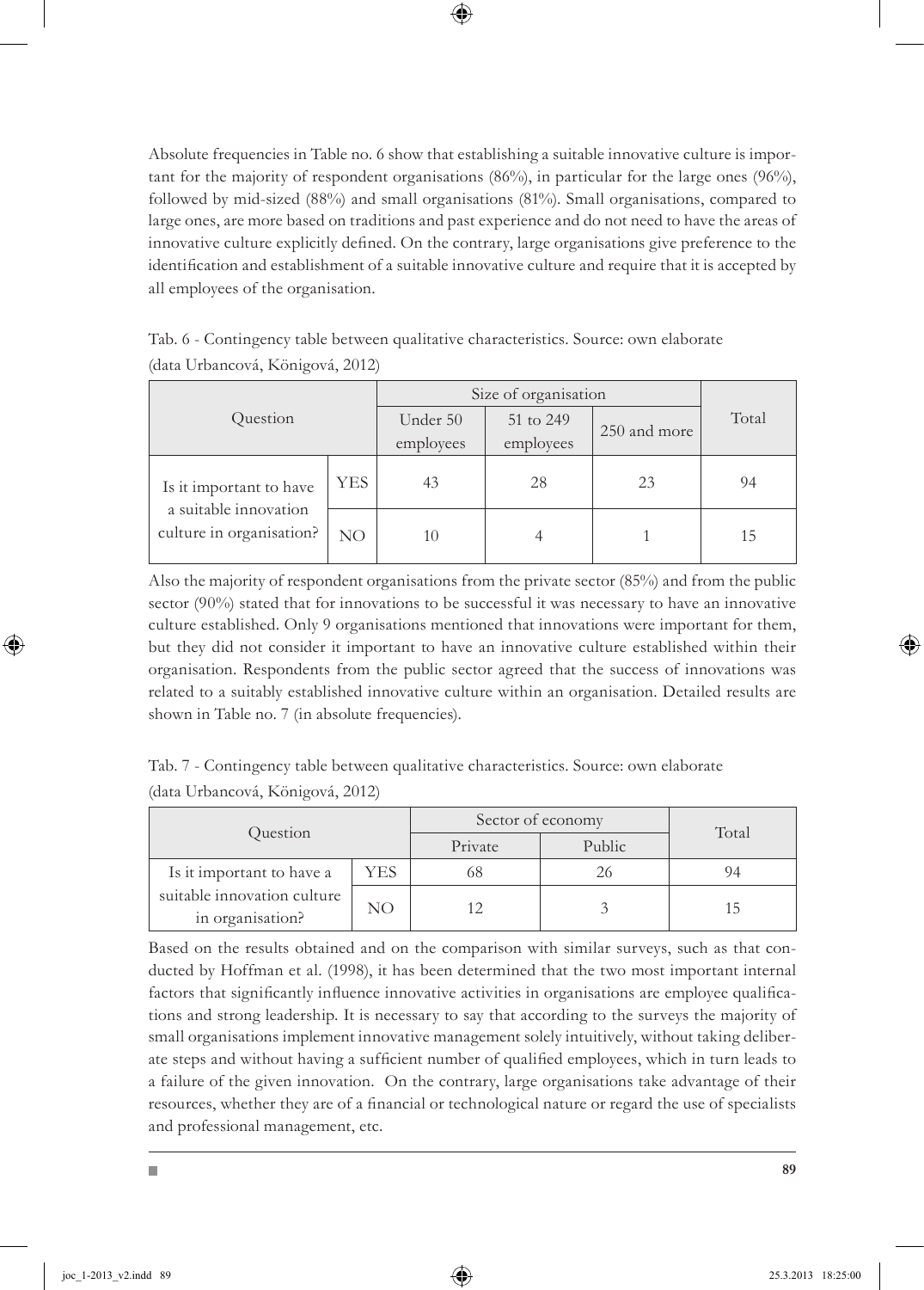#### 4.3 Verification of the results

Based on the dependency between the studied qualitative characteristics in the chapter 4.2 two null hypothesis about absence of dependence were made. Using extracted data there was tested a dependency by applying of Pearson´s Chi-Square test. If the p–value calculated by means of the  $\gamma$ 2 test (Pearson Chi-Square) was lower than the selected level of significance  $\alpha$  = 0.05, null hypothesis was rejected.

The survey tested the two hypotheses specified:

#### H<sub>0</sub>1: Application of innovation culture does not depend on the sector of the economy.

#### **H02: Application of innovation culture does not depend on the size of the organisation.**

The dependency between the application of innovation culture and sector of the economy is not statistically important at the 5% significance level. P-value is 0.596 and it is higher than  $\alpha$ . The dependency between the applications of innovation culture and size of the organisation is not statistically important too at the 5% significance level. P-value is 0.446 and it is higher than  $\alpha$ .

Therefore the both null hypotheses cannot be rejected.

Nevertheless there must be taken into account the results of similar surveys focused on whether innovative culture in organisations directly influences the economic success of organisations and whether innovative strategy is a factor that determines competitiveness (Martín-de Castro et al., 2013) (survey in 251 organisations), Noruzy et al. (2012)(survey in 106 organisations), Molina-Morales et al. (2011) (survey in 224 organisations) and also survey Kachaňáková, Stachová, Stacho (2012) (survey in 340 organisations) in Slovak Republic where dependency between innovation culture and sector of the economy was proven, and also the research of Zemplinerová (2010) where the dependency between innovation culture and both size and sector of the organisation was proven.

These results indicate, that dependencies between innovation culture and both sector and size of organisation may still be expected.

According to the survey, the main advantages of an innovative culture include: improved products for customers, getting ahead of competitors, higher efficiency of funds invested into innovations and in particular providing space to people with a high potential and maintaining of employees who would otherwise leave to join a competitor or to found their own organisation.

#### 4.4 Importance of knowledge in the innovation process

By summarising the theoretical background of the work, it is necessary to realise that successful innovations are never a one-off event, but a result of a long-term process in which the human factor plays and important role.

Innovations can only turn out to be successful if they are supported by top management and if an innovative creative team is developed and composed of people that may be considered knowledge employees. An innovative team should be a natural point around which the key employees of the organisation are gathered since the concentration of know-how in a team and its development have a major impact on innovations in the entire organisation. These members of the team create the core of innovations that undoubtedly supports the innovative culture of the organisation simply by the fact that they share their knowledge on innovation implementation with the rest of the employees (teach them). An advantage of these employees heading for a successful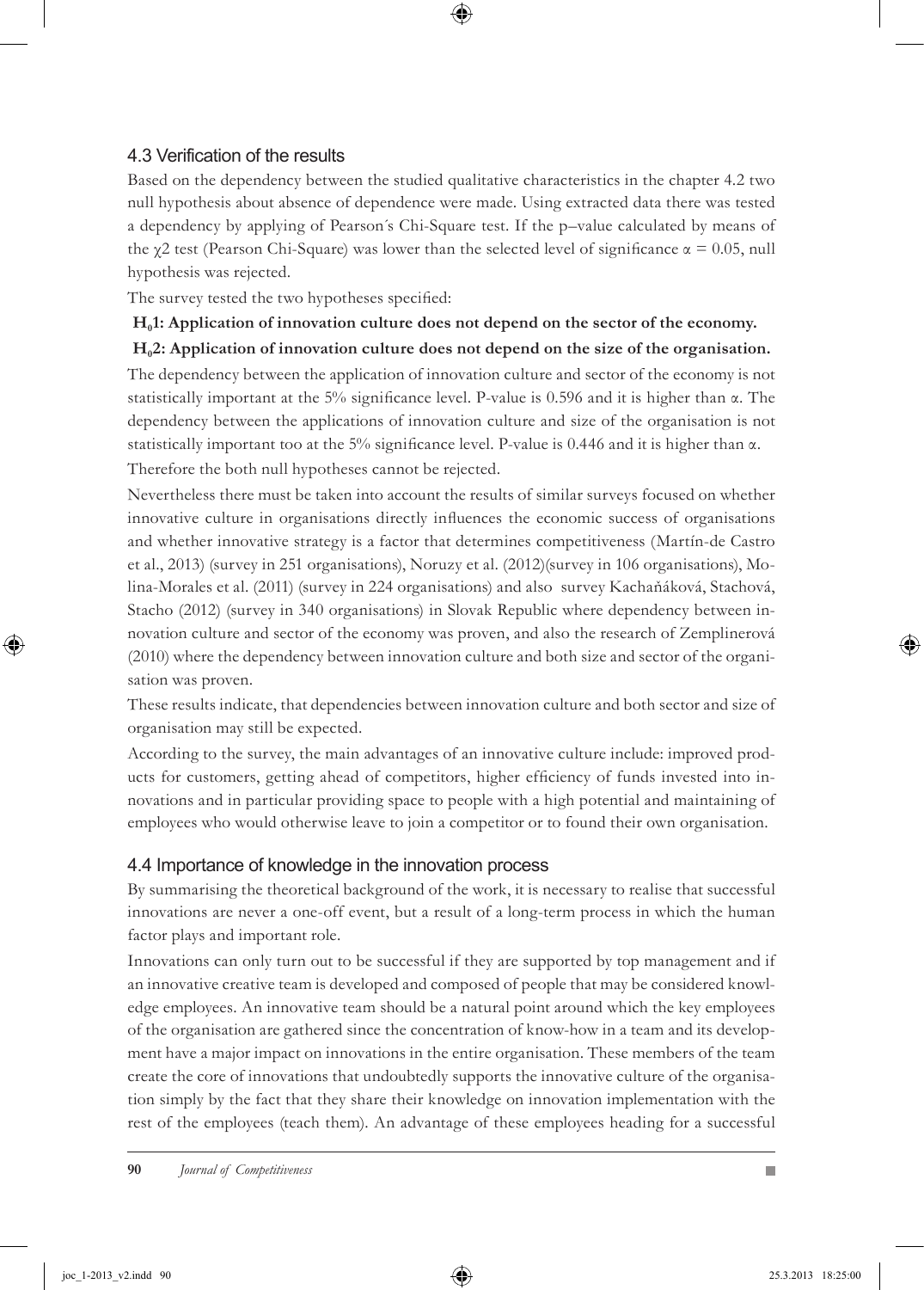innovation is the knowledge of the innovative process and tools and the exploitation of their experience. It is necessary to take into account that the innovation process efficiency is dependent on previous experience with and knowledge of the process of innovation and the ability to avoid obstacles that innovations bring along.

The knowledge already acquired helps us understand connections between new pieces of information. Each of the following processes may thus be quicker and more efficient as more information means more patterns for information processing. Knowledge itself, however, is not sufficient for a perfect understanding of the problem and finding new solutions. It is important to say that it helps to process the gathered information well; however, it does not create a sufficient base for creativity.

In order to determine dependencies between the importance of innovations and knowledge sharing by employees, contingency Table no. 8 has been developed. The results reveal that 80% of organisations that find it important to focus on innovations also support knowledge and experience sharing by current employees. Only 20% of respondent organisations confirmed that innovations were important for them, however, they did not support knowledge sharing that would contribute to innovations.

|                                                                   | Knowledge sharing | Total |    |     |
|-------------------------------------------------------------------|-------------------|-------|----|-----|
| <b>Ouestion</b>                                                   |                   | YES   | NO |     |
| YES<br>Is it innovation important for your<br>organisation?<br>NO |                   |       |    | 103 |
|                                                                   |                   |       |    |     |

Tab. 8 - Contingency table between qualitative characteristics. Source: own elaborate (data Urbancová, Königová, 2012)

A total of 25% of respondent organisations stated that knowledge was shared by colleagues on a long-term basis and that they created so-called knowledge bases (they recorded knowledge and previous experience) that helped employees implement innovations. 34% took advantage of this only on a random basis and in a short-time horizon while the majority of organisations (41%) did not exploit this possibility at all (see Table no. 9).

Tab. 9 - Contingency table between qualitative characteristics. Source: own elaborate (data Urbancová, Königová, 2012)

|                            | Using knowledge base |              |           |                 |       |
|----------------------------|----------------------|--------------|-----------|-----------------|-------|
| Question                   |                      | YES long     | YES short | NO <sub>1</sub> | Total |
|                            |                      | term<br>term |           |                 |       |
| Is it innovation important | YES                  | 26           | 35        | 42              | 103   |
| for your organisation?     | NΟ                   |              |           |                 |       |

The findings presented confirm that knowledge is important for innovations and contributes to the success of innovations implemented. The most of managers of organisations said that knowledge and work with them project into the improved innovation activities. The most often it is creating new market opportunities (17%). For the evaluation of the results has been also used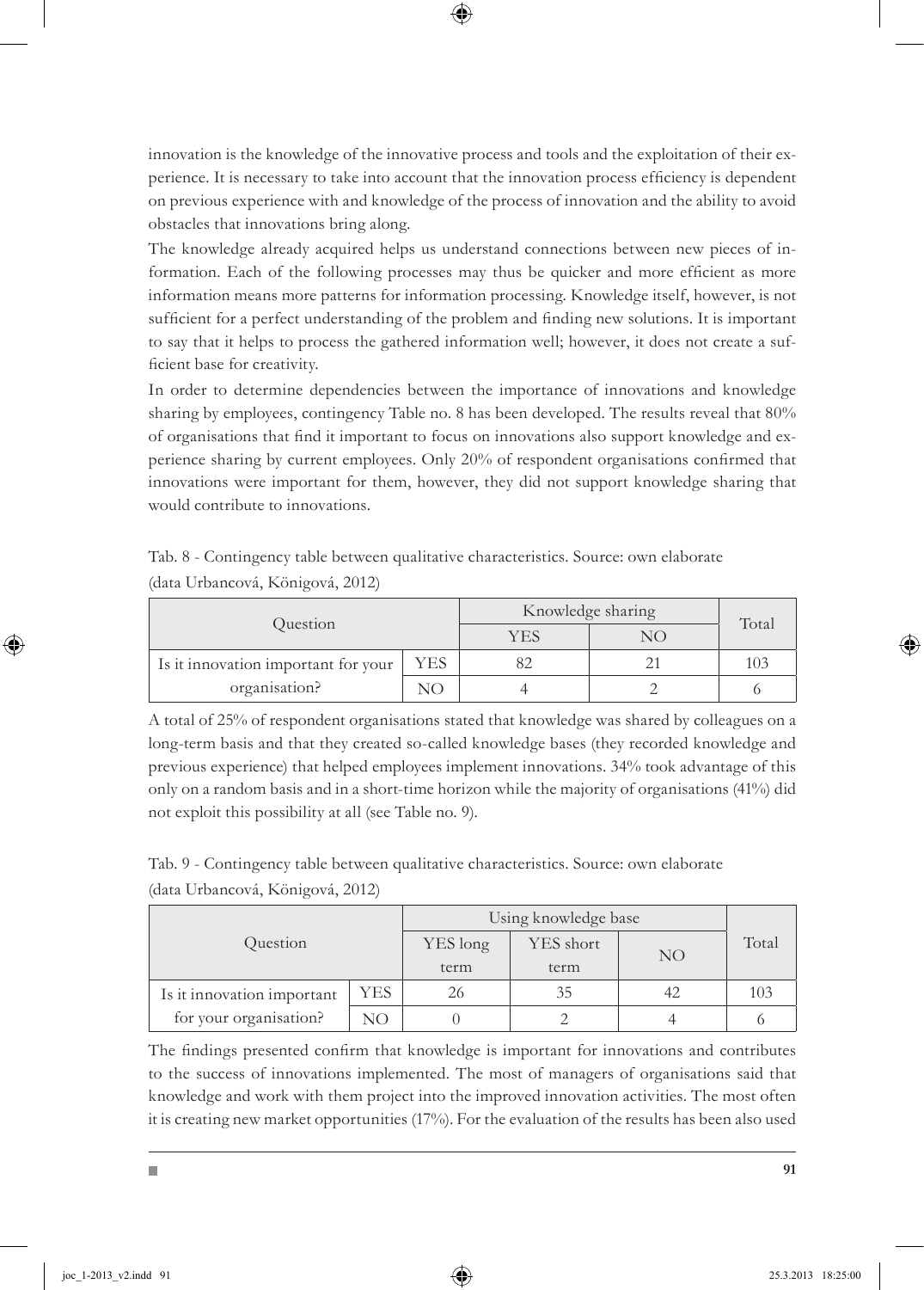a parametric test for determine the dependency between two independent sets, i. e. the comparison of category of benefits in terms of innovation (improving research and development, application of new technologies, new products and services, new business segments) and the size of the organisation. For the evaluation there was used the Kruskal-Wallis test to identify that in each category "Innovation" there is no statistically significant difference among the benefits occurring in small, medium and large organisations.

According to the results of surveys conducted by Romero and Martinez-Roman (2012), other features that influence innovations are: education, experience, internal motivation, stimulation, the size of the organisation and the economic sector.

On the basis of the findings it is possible to summarise and recommend that the so-called intelligent growth strategy be supported. It is one of the pillars of the Europe 2020 strategy which is based on knowledge and innovations and it places emphasis on an uninterrupted and continuous process of learning. As Světlík adds (2008), the innovative process may be seen as having four major stages, which are as follows: invent – develop – produce – sell or, in other words, "Science turns money into knowledge and innovations turn knowledge into money". Therefore knowledge is very important in the process of innovations and represents not only valuable input, but also output from the transformation process.

## **5. DISCUSSION**

Small and mid-sized organisations belong among the most significant entities of the Czech economy. According to the data of the Czech Statistical Office, they account for 99.85% of all entities operating in the Czech Republic. They provide jobs to more than 60% of all employees and generate approximately one third of the gross domestic product. They export around one half of all goods and services. With respect to the above said it might be stated that these organisations have to be potential innovators to maintain their position in the market.

Value-generating processes in small organisations are as complex as those applied by middlesized or large organisations, in particular as far as production is concerned. The difference is, however, in resources, in particular financial resources. Other limitations are in the area of personnel arrangements. Employees at the level of top and higher management often are not substitutable and also for a number of roles the relevant substitutability is missing.

Public and private sector partnerships can contribute to economic recovery and sustainable growth of the European Union (EU). The interconnection of public and private capacities and funds is essential in the context of economic crisis. The Commission creates barriers in the process of their establishment and ensuring funds to support such partnerships. The aim of the Union of Innovations is to focus on the above-mentioned challenges – not only within the European Union, but also in co-operation with third countries. Impulses from the public sector will motivate the private sector and eliminate barriers that prevent new ideas from being implemented and marketed, for example, due to the shortage of financial means, fragmented research structures and markets, an insufficient use of public tenders for innovations and a lengthy process of new standard implementation.

On the basis of the evaluation of the results of the survey targeted at innovations in organisations in the Czech Republic, it is possible to state that without the right people with knowledge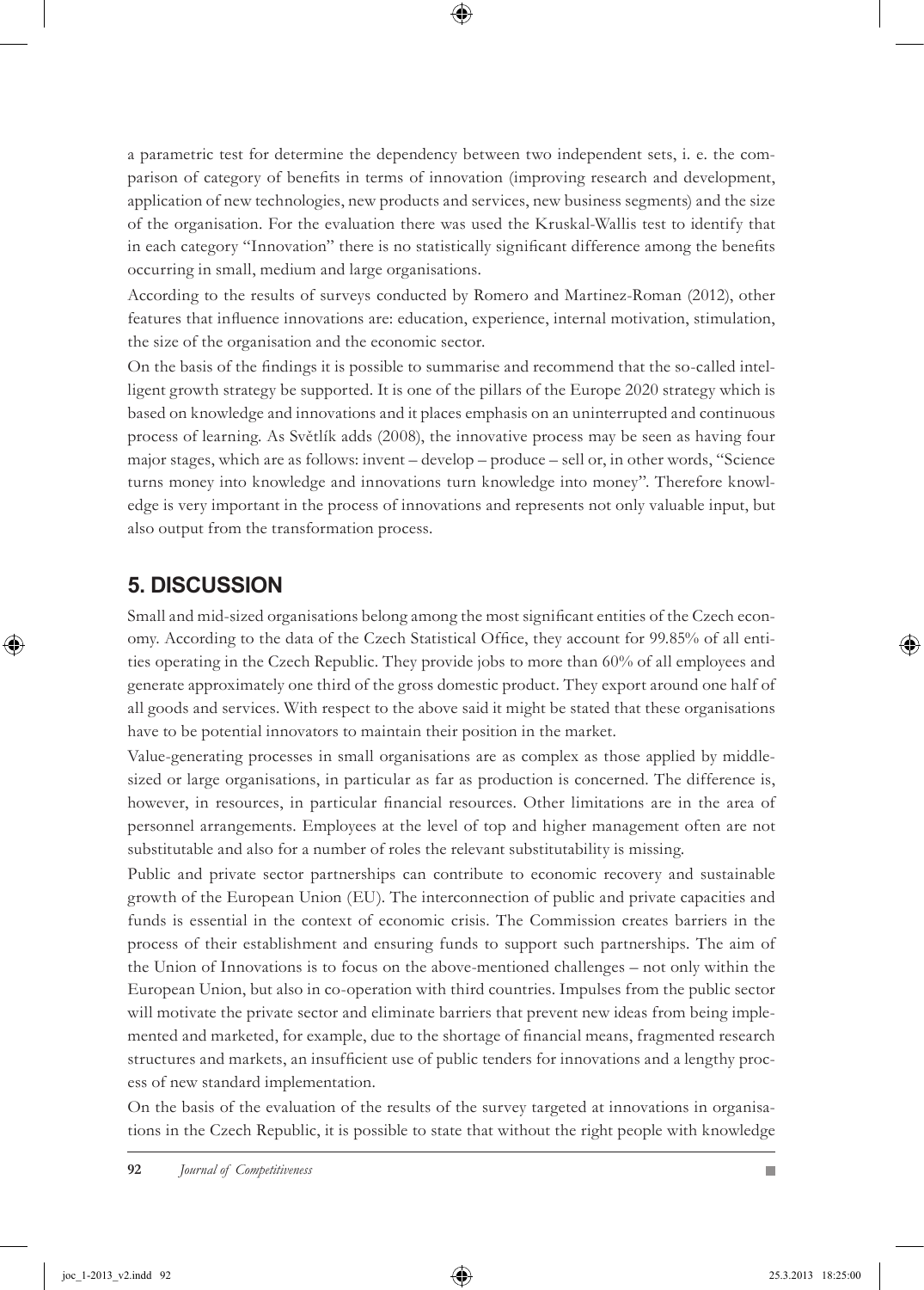and experience it is impossible to achieve the required level of innovations. The conclusions of this article may be supported by the findings of the survey conducted by Romero and Martinez-Roman (2012) which determine these factors as essential and add other factors, such as motivation, finance and support of top management.

As mentioned in the conclusions of the survey conducted by the Technology Transfer Institute of the Tomas Bata University in Zlín and the Technological Centre of the Academy of Sciences of the CR entitled "Developing Knowledge for New Innovations", it is impossible to succeed in today's world without permanent development of knowledge, skills and abilities.

It is also possible to state that starting from the 1990s the social paradigm has been undergoing changes and the industrial society has been transforming into a knowledge society. Capable employees who create conditions for differentiation from competitors become a key resource for organisations. These employees are the most essential resource for gaining innovative abilities by an organisation. To create an innovative environment within an organisation, it is not sufficient to establish a research and development department, the right thing would be to provide each employee with time for creative self-realisation. The main task of managers should therefore be to support individual initiatives and creativity of individual employees. It is also possible to say that innovativeness founded on knowledge and the ability to respond to a turbulent environment is perceived as a source of profitability and success of organisations in the present competitive environment.

To gain right innovativeness of the organisation the following preconditions should be fullfilled:

- to develop an appropriate innovative culture in the organisation and to support a continuous innovation,
- to strengthen the innovative potential by linking the existing fragments of knowledge re sources and to create new markets,
- to effectively use the potential of knowledge workers in the organisation by practical realiza tion of their ideas,
- to stimulate individual ideas and to motivate staff to trust the leaders to come up with new ideas,
- to group managers and specialists with a different specialisation from the external and inter nal environment of the organisation in order to generate new ideas,
- to continuously support and to motivate small and medium organisations which form the largest group of innovators.

# **6. CONCLUSION**

Based on the evaluation of the outcomes obtained in organisations in the Czech Republic, it is possible to summarize that:

The importance of innovations and necessary knowledge is generally identical for all organi sations, regardless of their size and economic sector; the survey has shown that the majority of large and small organisations place emphasis on innovations and establishing a suitable innovative culture.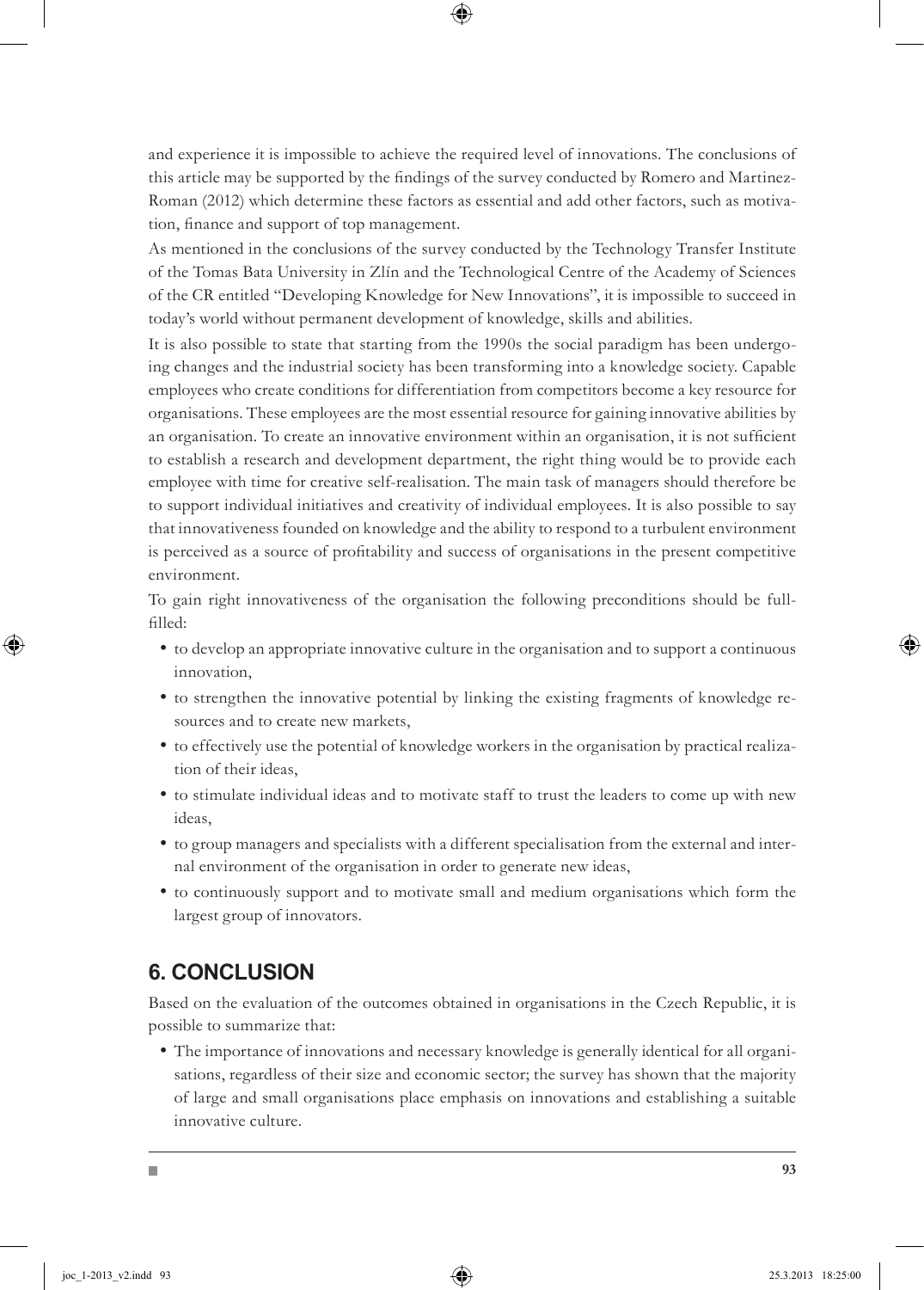- Innovations are a key source of a competitive advantage that determines the economic suc cess of each organisation.
- If organisations wish to survive and grow in today's turbulent environment, they have to make every effort to introduce an innovative approach and creativity; therefore top management's support is essential.
- In the process of innovation, knowledge is an essential element and in the present com petitive environment innovations help gains an advantage over other organisations. The majority of respondent organisations that participated in the survey stress the importance of knowledge and experience sharing by current employees that encourage the success of innovations.

To conclude, it is possible to state that innovations are and will surely continue to be a means for organisations to survive in today's turbulent and highly competitive environment.

#### **Acknowledgement**

This contribution is a follow-up to the project of the Czech University of Life Sciences Prague, University – wide internal grant agency (CIGA), number 20121001 – Business continuity management contributing to higher performance in organisations. Data from the survey from Slovak Republic was designed in co-operation with the Department of Management at School of Economics and Management in Public Administration in Bratislava (SEMPA).

#### References

- Adair, J. (2004). *Efektivní inovace*. Praha: Alfa. 1.
- 2. Autant-Bernard, C. (2001). Science and knowledge flows: Evidence from the French case. *Research Policy*, 30(7), 1069-1078. http://dx.doi.org/10.1016/S0048-7333(00)00131-1
- Autant-Bernard, C., Fadairo, M. & Massard, N. (2013). Knowledge diffusion and 3. innovation policies within the European regions: Challenges based on recent empirical evidence. *Research Policy*, 42 (1), 196-210. http://dx.doi.org/10.1016/j.respol.2012.07.009
- Barták, J. (2006). *Skryté bohatství firmy*. Praha: Alfa. 4.
- Bartes, F. (2009). *Paradigma inovací a hodnotové inženýrství.* Brno: VÚT. 5.
- 6. Collison, Ch. (2005). *Knowledge management*. Brno: Computer Press.
- 7. Dyer, J. H. & Singh, H. (1998). The relational view: cooperative strategy and resources of interorganizational competitive advantage. *Academy of Management Review,* 23(4), 660-679. http://dx.doi.org/10.2307/259056
- Galende, J. & De la Fuente, J. (2003). Internal factors determining a firmś innovative 8. behaviour. *Research Policy*, 32(5), 715-736. http://dx.doi.org/10.1016/S0048-7333(02)00082-3
- 9. Hamel, G. & Green, B. (2007). *The Future of Management*. Boston: Harvard Business School Press.
- 10. Hoffman, K., Parejo, M., Bessant, J. & Perren, L. (1998). Small firms, R&D, technology and innovation in the UK: A literature review. *Technovation*, 18(1), 39-55. http://dx.doi. org/10.1016/S0166-4972(97)00102-8
- 11. Kangasharju, A. & Pekkala, S. (2002). The role of education in self-emplyment success in Finland. *Growth and Change*, 33(2), 216-237. http://dx.doi.org/10.1111/0017-4815.00188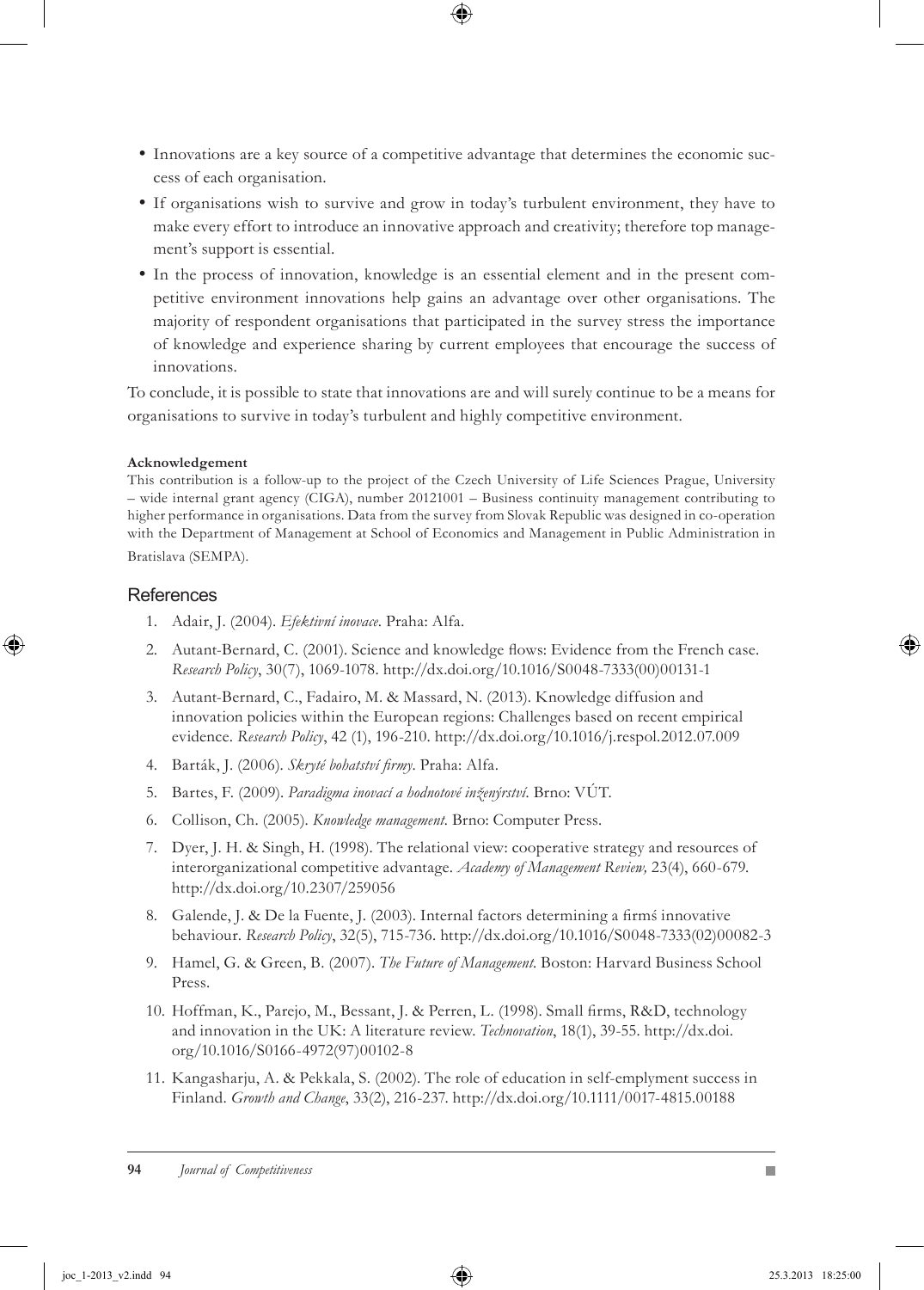- 12. Košturiak, J. & Chaľ, J. (2008). *Inovace: Vaše konkurenční výhoda*. Brno: Computer Press.
- Lukášová, R. (2010). *Organizační kultura a její změna.* Praha: Grada Publishing, s. 240. 13.
- 14. Pitra, Z. (2006). Management inovačních aktivit. Praha: Professional Publishing.
- 15. Koellinger, P. (2008). Why are some entrepreneurs more innovative than others? Small *Business Economics*, 31(1), 21-37. http://dx.doi.org/10.1007/s11187-008-9107-0
- 16. Martín-de Castro, G., Delgado-Verde, M. Navas-López, J. E. & Cruz-González, J. (2013). The moderating role of innovation culture in the relationship between knowledge assets and product innovation. *Technological Forecasting and Social Change*, 80(2), 351-363. http:// dx.doi.org/10.1016/j.techfore.2012.08.012
- 17. Molina-Morales, F. X., Garcia-Villaverde, P. M. & Parra-Requena, G. (2011). Geographical and cognitive proximity effects on innovation performance in SMEs: a way through knowledge acquisition. *International Entrepreneurship and Management Journal*, 1-21. http:// dx.doi.org/10.1007/s11365-011-0214-z
- Noruzy, A., Dalfard, V. M., Azhdari, B., Nazari-Shirkouhi, S. & Rezazadeh, A. (2013). 18. Relations between transformational leadership, organizational leasing, knowledge management, organizational innovation and organizational performance: an empirici investigation of manufactruing firms. *The International Journal of Advanced Manufacturing Technolog y*, 64(5-8), 1073-1085. http://dx.doi.org/10.1007/s00170-012-4038-y
- 19. Romero, I. (2009). PYMES y cadenzas de valor globales. Implicacioness para la politica industrial en las economias an desarrollo. *Análissis Económico*, 24(57), 199-216.
- 20. Romero, I. & Martine-Roman, J. A. (2012). Self-employment and innovation. Exploring the determinants of innovative behaviour in small business. *Research Policy*, 41(1), 178-189. http://dx.doi.org/10.1016/j.respol.2011.07.005
- 21. Rothwell, R. & Dodgson, M. (1994). *Innovation and Size of Firm*. The Handbook of Industrial Innovation. Aldershot: Edward Edgar Publ.
- 22. Senge, P. (2007). Pátá disciplína Teorie a praxe učící se organizace. Praha: Management Press.
- 23. Skarzynski, P. & Gibson, R. (2008). *Innovation to the Core: A Blueprint for Transforming the Way Your Company Innovates*. Boston: Harvard Business School Press.
- 24. Světlík, J. *Věda dělá z peněz znalosti a inovace dělají ze znalostí peníze* [online] Retrieved from: http://www.vitkovice.cz/default/file/download/id/2024/inline/1>.
- 25. Tether, B. (2004). Do Services Innovate (Differently)? CRIC Discussion Paper, 66, Manchester, Centre for Research on Innovation & Competition.
- Tidd, J., Bessant, J. & Pavitt, K. (2007). *Řízení inovací zavádění technologických, tržních a*  26. *organizačních změn.* Brno: Computer Press.
- 27. Tushman, M. & Nadler, D. (1986). Organizing for innovation. *California Management Review*, 28(3), 74-92. http://dx.doi.org/10.2307/41165203
- 28. Zemplinerová, A. (2010). Inovační aktivita firem a konkurence. Politická ekonomie, 58(6), 747-760.
- 29. Žižlavský, O. (2011). Zapojení zákazníků do inovačního procesu jako prostředek vedoucí ke zvyšování výkonnosti podniku. *Journal of Competitiveness*, 3(1), 15-24.